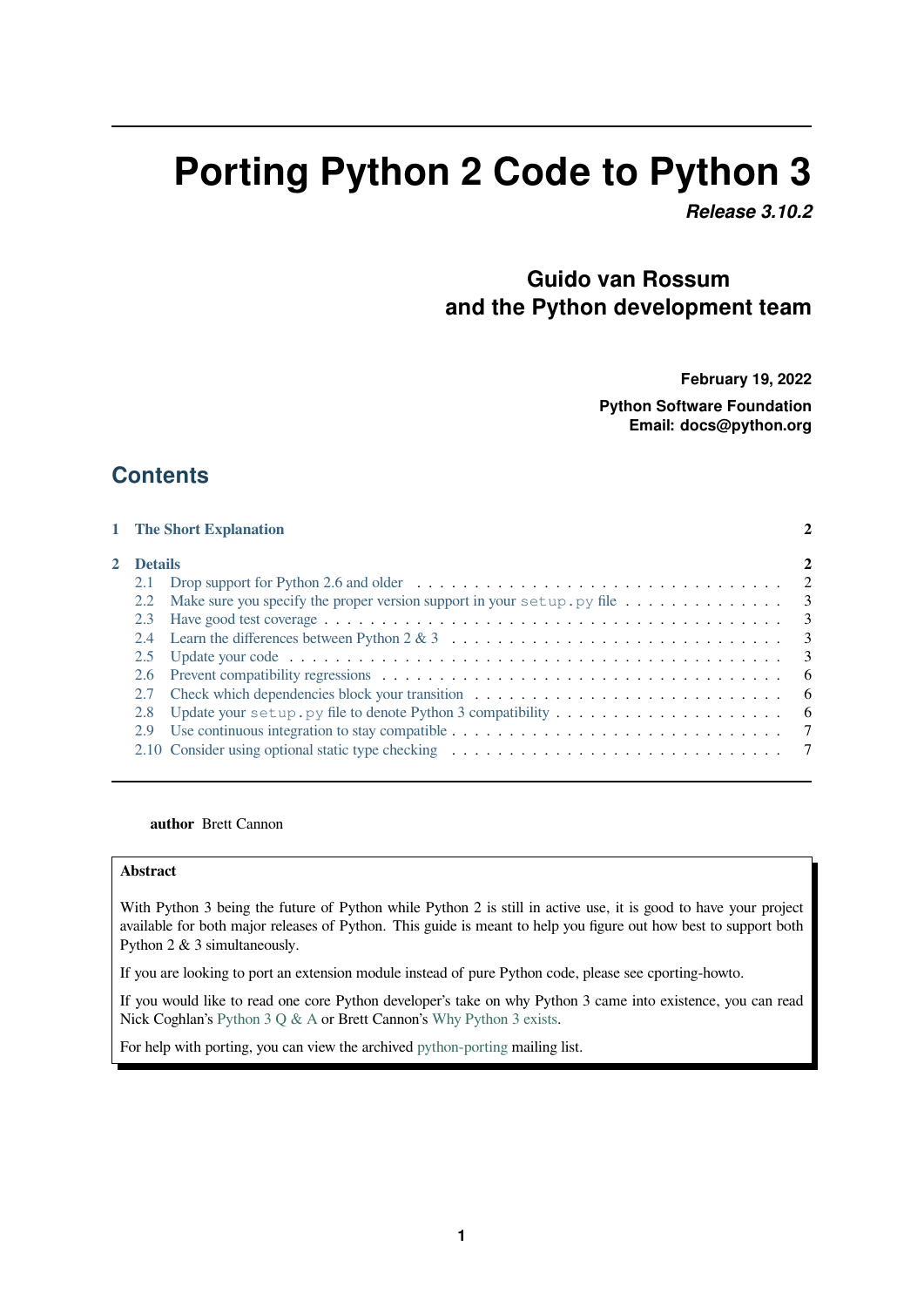# **1 The Short Explanation**

To make your project be single-source Python 2/3 compatible, the basic steps are:

- <span id="page-1-0"></span>1. Only worry about supporting Python 2.7
- 2. Make sure you have good test coverage (coverage.py can help; python -m pip install coverage)
- 3. Learn the differences between Python 2 & 3
- 4. Use Futurize (or Modernize) to update your code (e.g. python -m pip install future)
- 5. Use Pylint to help make sure you don't [regress on](https://pypi.org/project/coverage) your Python 3 support (python -m pip install pylint)
- 6. Use [caniusep](http://python-future.org/automatic_conversion.html)ython3 [to find o](https://python-modernize.readthedocs.io/)ut which of your dependencies are blocking your use of Python 3 (python  $-m$ pip [inst](https://pypi.org/project/pylint)all caniusepython3)
- 7. Once your dependencies are no longer blocking you, use continuous integration to make sure you stay compatible with Python 2  $\&$  3 (tox can help test against multiple versions of Python; python  $-m$  pip install tox)
- 8. Consider using optional static type checking to make sure your type usage works in both Python 2 & 3 (e.g. use mypy to check your [typ](https://pypi.org/project/tox)ing under both Python  $2 \&$  Python 3; python  $-m$  pip install mypy).

**Note:** Note: Using python -m pip install guarantees that the pip you invoke is the one installed for the Python cu[rrently](http://mypy-lang.org/) in use, whether it be a system-wide pip or one installed within a virtual environment.

# **2 Details**

<span id="page-1-1"></span>A key point about supporting Python 2 & 3 simultaneously is that you can start **today**! Even if your dependencies are not supporting Python 3 yet that does not mean you can't modernize your code **now** to support Python 3. Most changes required to support Python 3 lead to cleaner code using newer practices even in Python 2 code.

Another key point is that modernizing your Python 2 code to also support Python 3 is largely automated for you. While you might have to make some API decisions thanks to Python 3 clarifying text data versus binary data, the lower-level work is now mostly done for you and thus can at least benefit from the automated changes immediately.

Keep those key points in mind while you read on about the details of porting your code to support Python 2 & 3 simultaneously.

## **2.1 Drop support for Python 2.6 and older**

<span id="page-1-2"></span>While you can make Python 2.5 work with Python 3, it is **much** easier if you only have to work with Python 2.7. If dropping Python 2.5 is not an option then the six project can help you support Python 2.5  $\&$  3 simultaneously (python -m pip install six). Do realize, though, that nearly all the projects listed in this HOWTO will not be available to you.

If you are able to skip Python 2.5 and older, then the required changes to your code should continue to look and feel like idiomatic Python code. At worst you will hav[e to](https://pypi.org/project/six) use a function instead of a method in some instances or have to import a function instead of using a built-in one, but otherwise the overall transformation should not feel foreign to you.

But you should aim for only supporting Python 2.7. Python 2.6 is no longer freely supported and thus is not receiving bugfixes. This means **you** will have to work around any issues you come across with Python 2.6. There are also some tools mentioned in this HOWTO which do not support Python 2.6 (e.g., Pylint), and this will become more commonplace as time goes on. It will simply be easier for you if you only support the versions of Python that you have to support.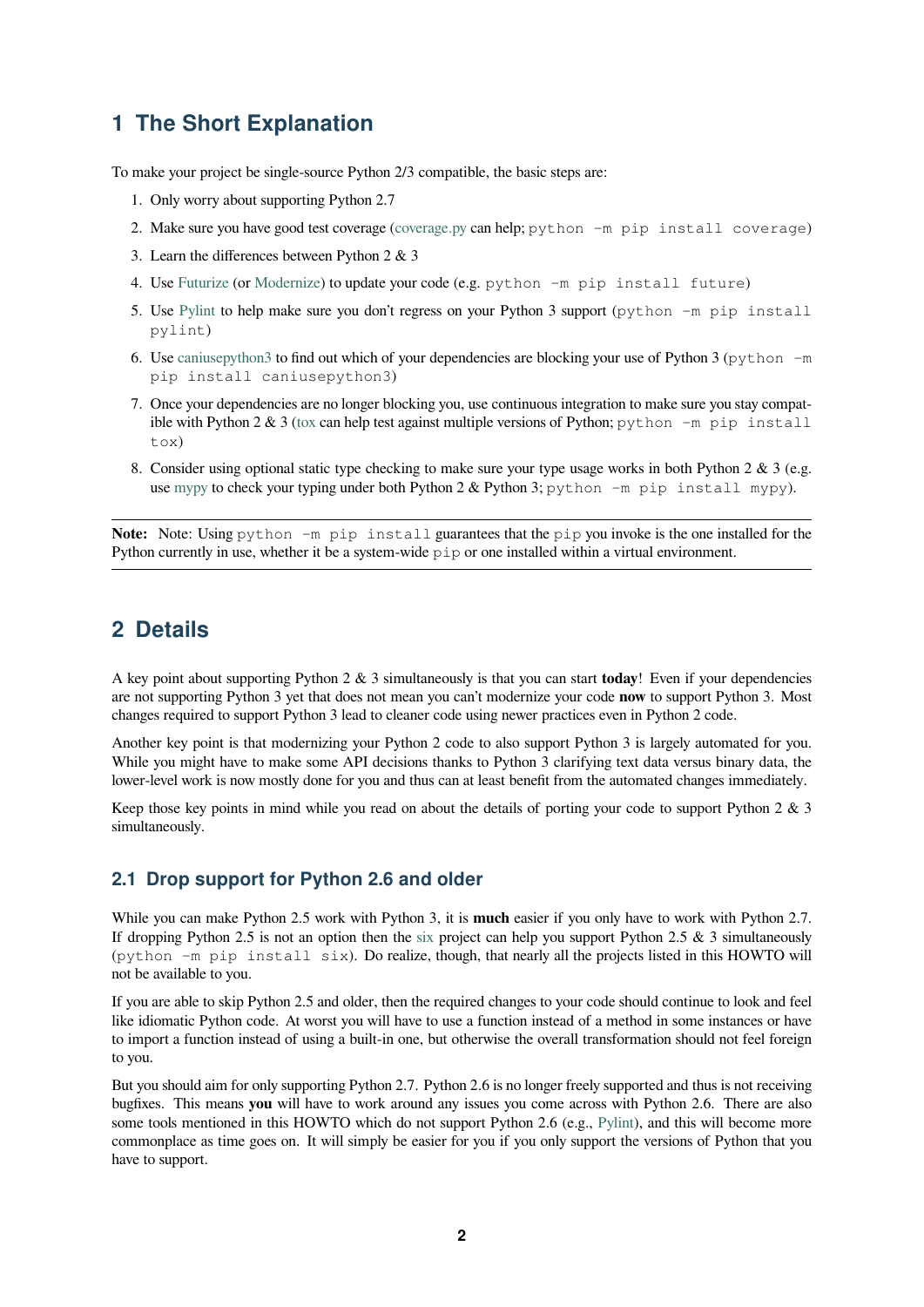### **2.2 Make sure you specify the proper version support in your setup.py file**

<span id="page-2-0"></span>In your setup.py file you should have the proper trove classifier specifying what versions of Python you support. As your project does not support Python 3 yet you should at least have Programming Language :: Python :: 2 :: Only specified. Ideally you should also specify each major/minor version of Python that you do support, e.g. Programming Language :: Python :: 2.7.

#### **2.3 Have good test coverage**

<span id="page-2-1"></span>Once you have your code supporting the oldest version of Python 2 you want it to, you will want to make sure your test suite has good coverage. A good rule of thumb is that if you want to be confident enough in your test suite that any failures that appear after having tools rewrite your code are actual bugs in the tools and not in your code. If you want a number to aim for, try to get over 80% coverage (and don't feel bad if you find it hard to get better than 90% coverage). If you don't already have a tool to measure test coverage then coverage.py is recommended.

## **2.4 Learn the differences between Python 2 & 3**

<span id="page-2-2"></span>Once you have your code well-tested you are ready to begin porting you[r code to Pyt](https://pypi.org/project/coverage)hon 3! But to fully understand how your code is going to change and what you want to look out for while you code, you will want to learn what changes Python 3 makes in terms of Python 2. Typically the two best ways of doing that is reading the "What's New" doc for each release of Python 3 and the Porting to Python 3 book (which is free online). There is also a handy cheat sheet from the Python-Future project.

## **2.5 Update your code**

<span id="page-2-3"></span>[Once](http://python-future.org/compatible_idioms.html) you feel like you know what is different in Python 3 compared to Python 2, it's time to update your code! You have a choice between two tools in porting your code automatically: Futurize and Modernize. Which tool you choose will depend on how much like Python 3 you want your code to be. Futurize does its best to make Python 3 idioms and practices exist in Python 2, e.g. backporting the bytes type from Python 3 so that you have semantic parity between the major versions of Python. Modernize, on the other hand, is more conservative and targets a Python 2/3 subset of Python, directly relying on six to help provide compatibil[ity. As Py](http://python-future.org/automatic_conversion.html)tho[n 3 is the fu](https://python-modernize.readthedocs.io/)ture, it might be best to consider Futurize to begin adjusting to any new practices that Pytho[n 3 introd](http://python-future.org/automatic_conversion.html)uces which you are not accustomed to yet.

Regardless of which tool you choose, t[hey will upda](https://python-modernize.readthedocs.io/)te your code to run under Python 3 while staying compatible with the version of Python 2 you started [with](https://pypi.org/project/six). Depending on how conservative you want to be, you may want to run the tool over your test suite first and visually inspect the diff to make sure the transformation is accurate. After you have transformed your test suite and verified that all the tests still pass as expected, then you can transform your application code knowing that any tests which fail is a translation failure.

Unfortunately the tools can't automate everything to make your code work under Python 3 and so there are a handful of things you will need to update manually to get full Python 3 support (which of these steps are necessary vary between the tools). Read the documentation for the tool you choose to use to see what it fixes by default and what it can do optionally to know what will (not) be fixed for you and what you may have to fix on your own (e.g. using io.open() over the built-in open() function is off by default in Modernize). Luckily, though, there are only a couple of things to watch out for which can be considered large issues that may be hard to debug if not watched for.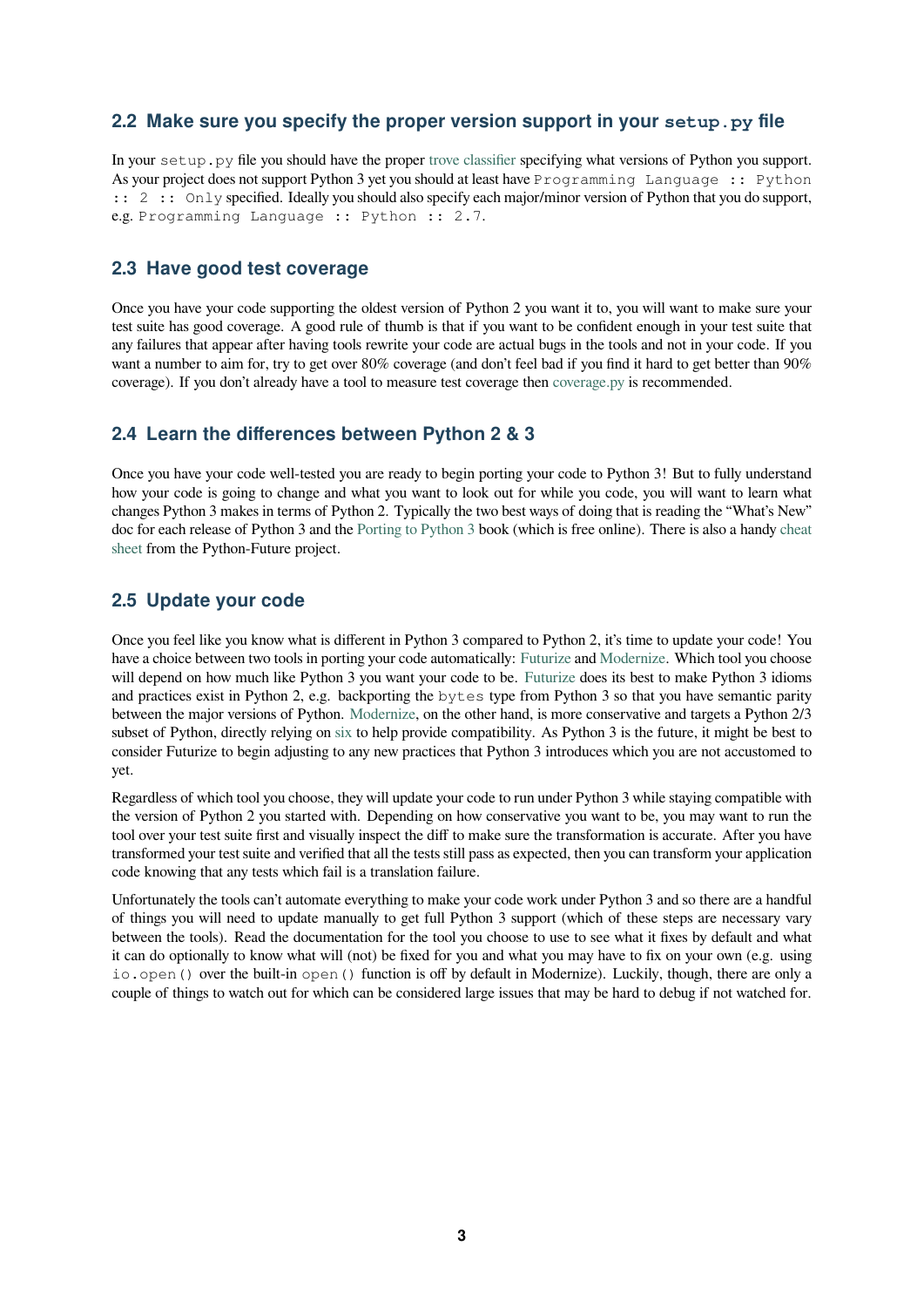#### **Division**

In Python 3,  $5 / 2 = 2.5$  and not 2; all division between int values result in a float. This change has actually been planned since Python 2.2 which was released in 2002. Since then users have been encouraged to add from future import division to any and all files which use the / and // operators or to be running the interpreter with the  $-\circ$  flag. If you have not been doing this then you will need to go through your code and do two things:

- 1. Add from \_\_future\_\_ import division to your files
- 2. Update any division operator as necessary to either use // to use floor division or continue using / and expect a float

The reason that / isn't simply translated to // automatically is that if an object defines  $a$  \_\_truediv\_ method but not \_floordiv\_ then your code would begin to fail (e.g. a user-defined class that uses / to signify some operation but not // for the same thing or at all).

#### **Text versus binary data**

In Python 2 you could use the  $str$  type for both text and binary data. Unfortunately this confluence of two different concepts could lead to brittle code which sometimes worked for either kind of data, sometimes not. It also could lead to confusing APIs if people didn't explicitly state that something that accepted  $str$  accepted either text or binary data instead of one specific type. This complicated the situation especially for anyone supporting multiple languages as APIs wouldn't bother explicitly supporting unicode when they claimed text data support.

To make the distinction between text and binary data clearer and more pronounced, Python 3 did what most languages created in the age of the internet have done and made text and binary data distinct types that cannot blindly be mixed together (Python predates widespread access to the internet). For any code that deals only with text or only binary data, this separation doesn't pose an issue. But for code that has to deal with both, it does mean you might have to now care about when you are using text compared to binary data, which is why this cannot be entirely automated.

To start, you will need to decide which APIs take text and which take binary (it is **highly** recommended you don't design APIs that can take both due to the difficulty of keeping the code working; as stated earlier it is difficult to do well). In Python 2 this means making sure the APIs that take text can work with unicode and those that work with binary data work with the bytes type from Python 3 (which is a subset of str in Python 2 and acts as an alias for bytes type in Python 2). Usually the biggest issue is realizing which methods exist on which types in Python 2 & 3 simultaneously (for text that's unicode in Python 2 and  $str$  in Python 3, for binary that's  $str$ /bytes in Python 2 and bytes in Python 3). The following table lists the **unique** methods of each data type across Python 2 & 3 (e.g., the decode() method is usable on the equivalent binary data type in either Python 2 or 3, but it can't be used by the textual data type consistently between Python 2 and 3 because  $\text{str}$  in Python 3 doesn't have the method). Do note that as of Python 3.5 the \_\_mod\_\_ method was added to the bytes type.

| Text data | <b>Binary</b> data |
|-----------|--------------------|
|           | decode             |
| encode    |                    |
| format    |                    |
| isdecimal |                    |
| isnumeric |                    |

Making the distinction easier to handle can be accomplished by encoding and decoding between binary data and text at the edge of your code. This means that when you receive text in binary data, you should immediately decode it. And if your code needs to send text as binary data then encode it as late as possible. This allows your code to work with only text internally and thus eliminates having to keep track of what type of data you are working with.

The next issue is making sure you know whether the string literals in your code represent text or binary data. You should add a b prefix to any literal that presents binary data. For text you should add a u prefix to the text literal. (there is a \_\_future\_\_ import to force all unspecified literals to be Unicode, but usage has shown it isn't as effective as adding a b or u prefix to all literals explicitly)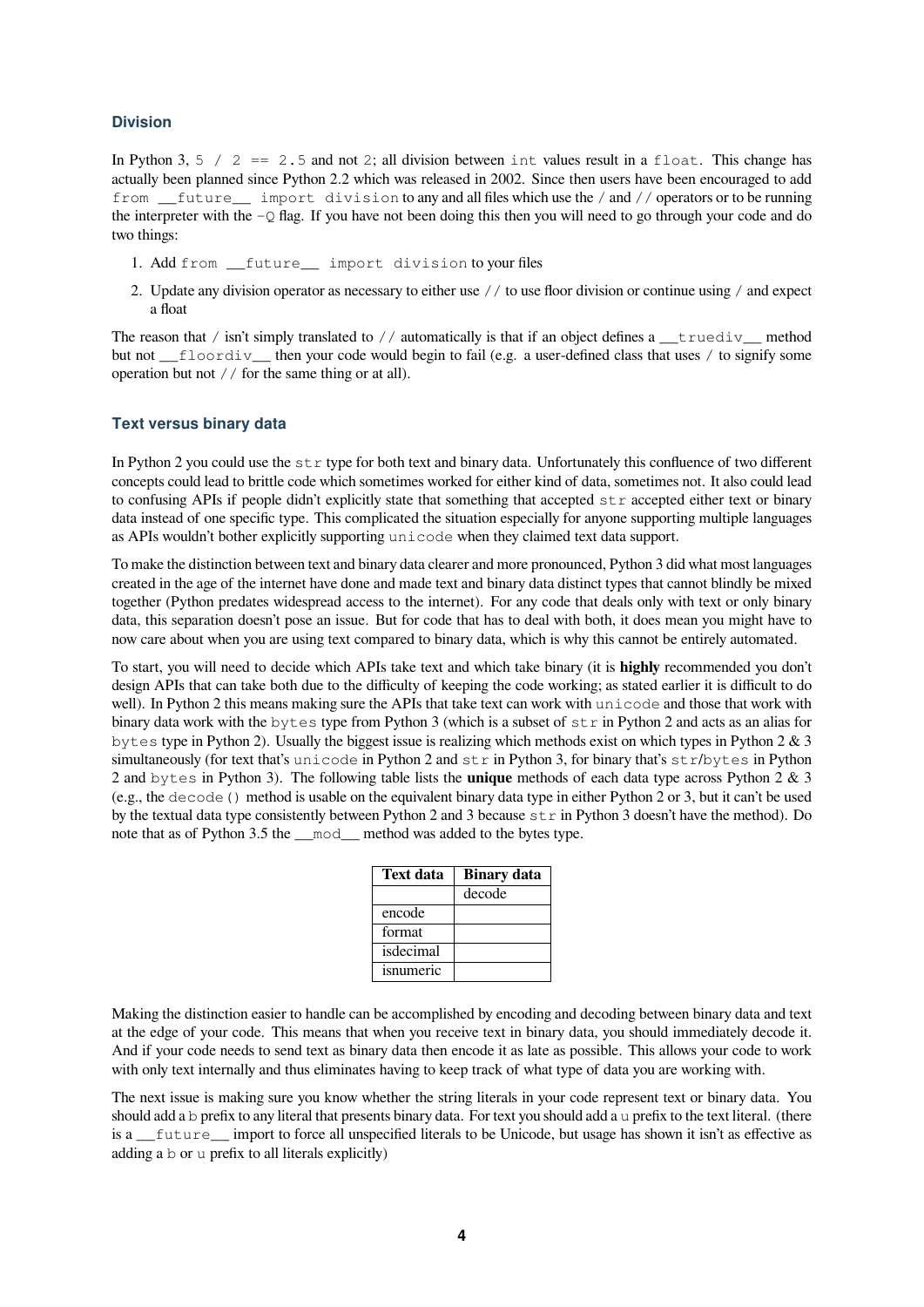As part of this dichotomy you also need to be careful about opening files. Unless you have been working on Windows, there is a chance you have not always bothered to add the b mode when opening a binary file (e.g.,  $rb$  for binary reading). Under Python 3, binary files and text files are clearly distinct and mutually incompatible; see the io module for details. Therefore, you **must** make a decision of whether a file will be used for binary access (allowing binary data to be read and/or written) or textual access (allowing text data to be read and/or written). You should also use io.open() for opening files instead of the built-in open() function as the io module is consistent from Python 2 to 3 while the built-in open() function is not (in Python 3 it's actually io.open()). Do not bother with the outdated practice of using codecs.open() as that's only necessary for keeping compatibility with Python 2.5.

The constructors of both  $str$  and bytes have different semantics for the same arguments between Python 2  $\&$ 3. Passing an integer to bytes in Python 2 will give you the string representation of the integer: bytes (3)  $=$ '3'. But in Python 3, an integer argument to bytes will give you a bytes object as long as the integer specified, filled with null bytes: bytes (3) == b'\x00\x00\x00'. A similar worry is necessary when passing a bytes object to str. In Python 2 you just get the bytes object back:  $str(b'3') == b'3'$ . But in Python 3 you get the string representation of the bytes object:  $str(b'3') == "b'3"$ .

Finally, the indexing of binary data requires careful handling (slicing does **not** require any special handling). In Python 2, b'123'[1] == b'2' while in Python 3 b'123'[1] == 50. Because binary data is simply a collection of binary numbers, Python 3 returns the integer value for the byte you index on. But in Python 2 because bytes == str, indexing returns a one-item slice of bytes. The six project has a function named six.indexbytes() which will return an integer like in Python 3: six.indexbytes(b'123', 1).

To summarize:

- 1. Decide which of your APIs take text and which tak[e bi](https://pypi.org/project/six)nary data
- 2. Make sure that your code that works with text also works with unicode and code for binary data works with bytes in Python 2 (see the table above for what methods you cannot use for each type)
- 3. Mark all binary literals with a b prefix, textual literals with a u prefix
- 4. Decode binary data to text as soon as possible, encode text as binary data as late as possible
- 5. Open files using  $\text{i} \circ \text{open}$  () and make sure to specify the b mode when appropriate
- 6. Be careful when indexing into binary data

#### **Use feature detection instead of version detection**

Inevitably you will have code that has to choose what to do based on what version of Python is running. The best way to do this is with feature detection of whether the version of Python you're running under supports what you need. If for some reason that doesn't work then you should make the version check be against Python 2 and not Python 3. To help explain this, let's look at an example.

Let's pretend that you need access to a feature of importlib that is available in Python's standard library since Python 3.3 and available for Python 2 through importlib2 on PyPI. You might be tempted to write code to access e.g. the importlib.abc module by doing the following:

```
import sys
if sys.version_info[0] == 3:
    from importlib import abc
else:
    from importlib2 import abc
```
The problem with this code is what happens when Python 4 comes out? It would be better to treat Python 2 as the exceptional case instead of Python 3 and assume that future Python versions will be more compatible with Python 3 than Python 2:

```
import sys
if sys.version_info[0] > 2:
    from importlib import abc
```
(continues on next page)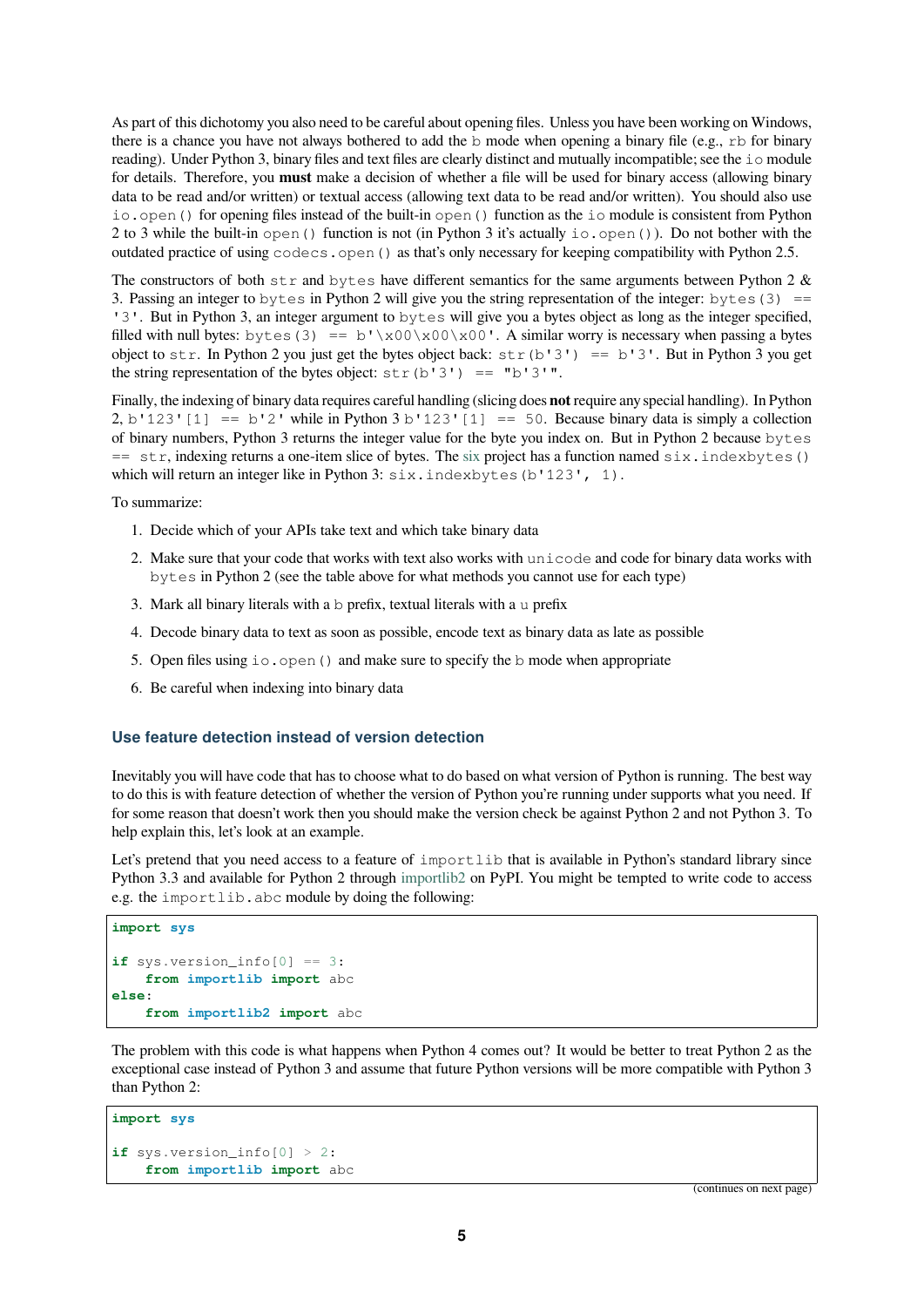```
else:
    from importlib2 import abc
```
The best solution, though, is to do no version detection at all and instead rely on feature detection. That avoids any potential issues of getting the version detection wrong and helps keep you future-compatible:

```
try:
    from importlib import abc
except ImportError:
    from importlib2 import abc
```
#### **2.6 Prevent compatibility regressions**

<span id="page-5-0"></span>Once you have fully translated your code to be compatible with Python 3, you will want to make sure your code doesn't regress and stop working under Python 3. This is especially true if you have a dependency which is blocking you from actually running under Python 3 at the moment.

To help with staying compatible, any new modules you create should have at least the following block of code at the top of it:

```
from __future__ import absolute_import
from future import division
from __future__ import print_function
```
You can also run Python 2 with the  $-3$  flag to be warned about various compatibility issues your code triggers during execution. If you turn warnings into errors with -Werror then you can make sure that you don't accidentally miss a warning.

You can also use the Pylint project and its  $-\frac{p}{3}k$  flag to lint your code to receive warnings when your code begins to deviate from Python 3 compatibility. This also prevents you from having to run Modernize or Futurize over your code regularly to catch compatibility regressions. This does require you only support Python 2.7 and Python 3.4 or newer as that is Pylint's minimum Python version support.

#### **2.7 Check which dependencies block your transition**

**After** you have made your code compatible with Python 3 you should begin to care about whether your dependencies have also been ported. The caniusepython3 project was created to help you determine which projects – directly or indirectly – are blocking you from supporting Python 3. There is both a command-line tool as well as a web interface at https://caniusepython3.com.

The project also provides code which you can integrate into your test suite so that you will have a failing test when you no longer have depende[ncies blocking y](https://pypi.org/project/caniusepython3)ou from using Python 3. This allows you to avoid having to manually ch[eck your dependencies and t](https://caniusepython3.com)o be notified quickly when you can start running on Python 3.

#### **2.8 Update your setup.py file to denote Python 3 compatibility**

Once your code works under Python 3, you should update the classifiers in your setup.py to contain Programming Language :: Python :: 3 and to not specify sole Python 2 support. This will tell anyone using your code that you support Python 2 **and** 3. Ideally you will also want to add classifiers for each major/minor version of Python you now support.